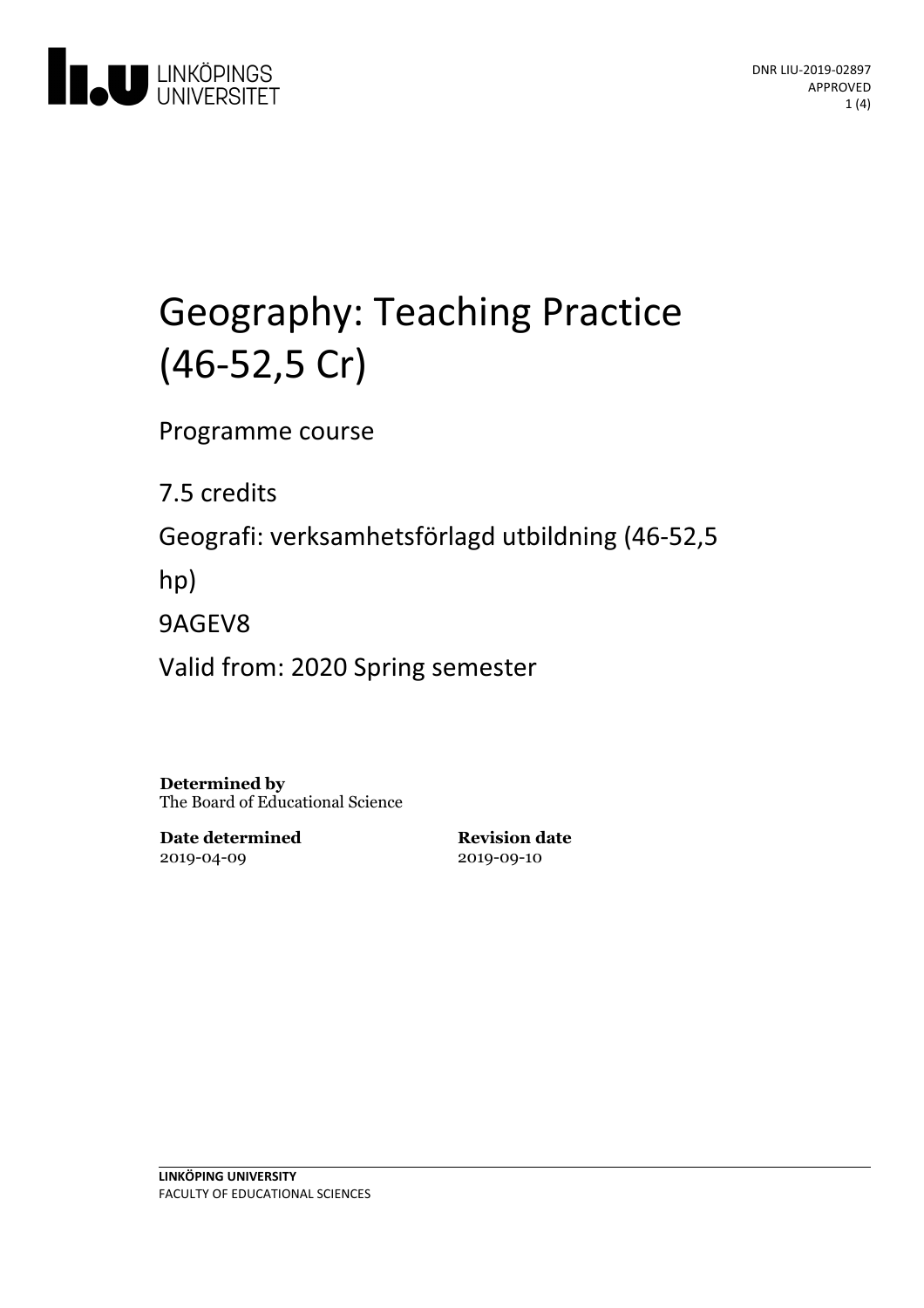Main field of study Pedagogical Work

Course level Second cycle

Advancement level

A1X

## Course offered for

Secondary School Teacher Programme with a specialization in Teaching in Grades 7-9 of the Compulsory School

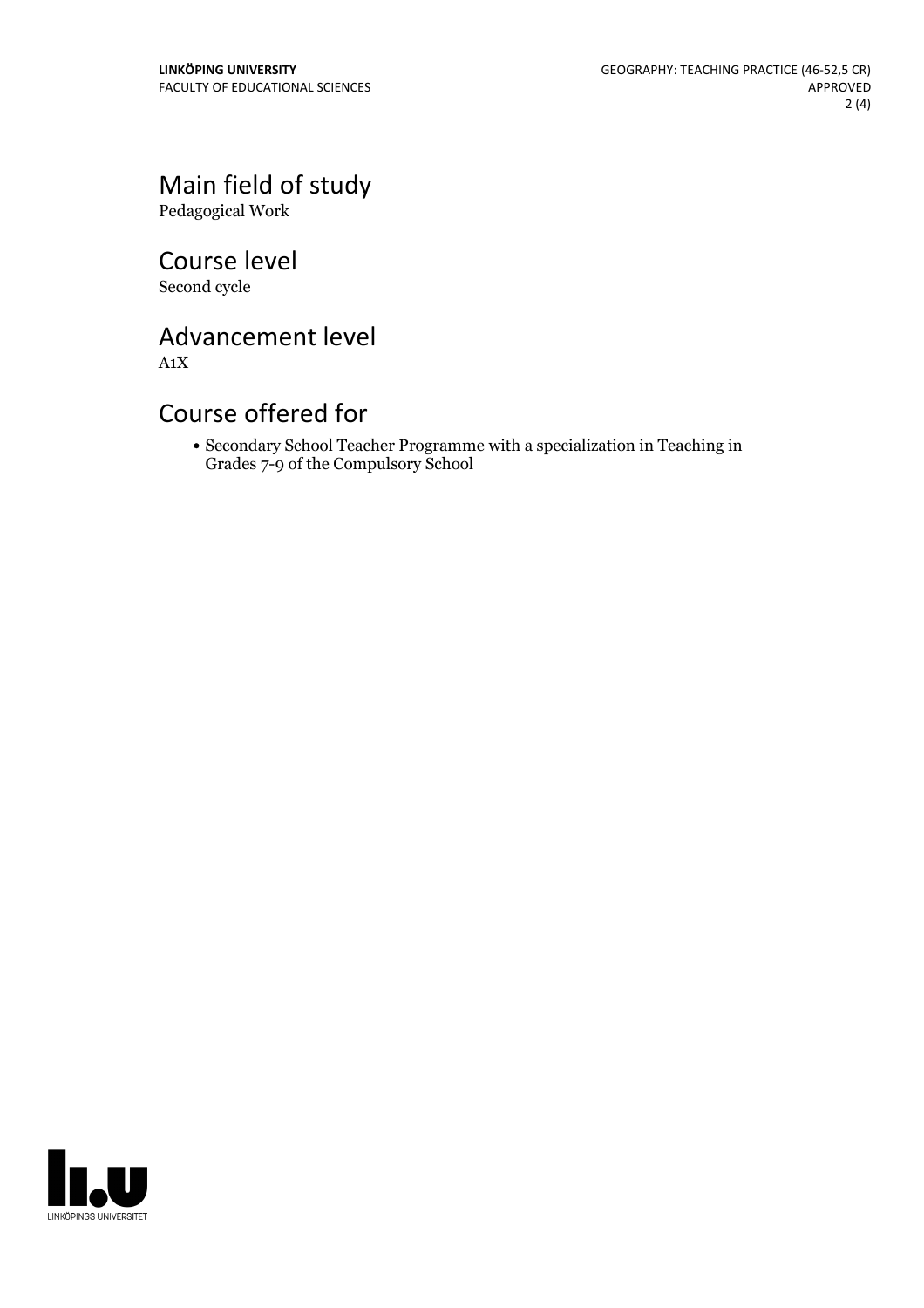### Examination

A student may be compelled to interrupt education in the workplace prematurely and be given a failgrade if there is a palpable risk that the student, as a result of serious impropriety, risks harming <sup>a</sup> person in the operations, such as <sup>a</sup> pupil, patient or equivalent. The student may not return to participate in the education in the workplace until the examiner has determined and confirmed that the student has the knowledge and skills required such that the risk of harm to another person does not arise. A student has the right to a maximum of two such

episodes. Education in the workplace requires work equivalent of about <sup>40</sup> hours per

week for <sup>a</sup> full-time student. On the condition that sufficient grounds for assessment of the performance of <sup>a</sup> student during education in the workplace relative to the objectives of the course are available, a grade may be set even if the student has been partially absent from the education in the workplace or has interrupted it prematurely. Applies to all courses regardless of grading scale.

Students failing an exam covering either the entire course or part of the course two times are entitled to have a new examiner appointed for the reexamination.

If the course has a three-graded grading scale (U - VG), following applies:

Students who have passed an examination may not retake it in order to improve their grades.

The following applies to courses that include a compulsory component:

If special circumstances prevail, and if it is possible with consideration of the nature of the compulsory component, the examiner may decide to replace the compulsory component with another equivalent component.

If the LiU coordinator for students with disabilities has granted a student the right to an adapted examination for <sup>a</sup> written examination in an examination hall, the student has the right to it. If the coordinator has instead recommended for the student an adapted examination or alternative form of examination, the examiner may grant this if the examiner assesses that it is possible, based on consideration of the course objectives.

# Grades

Three-grade scale, U, G, VG